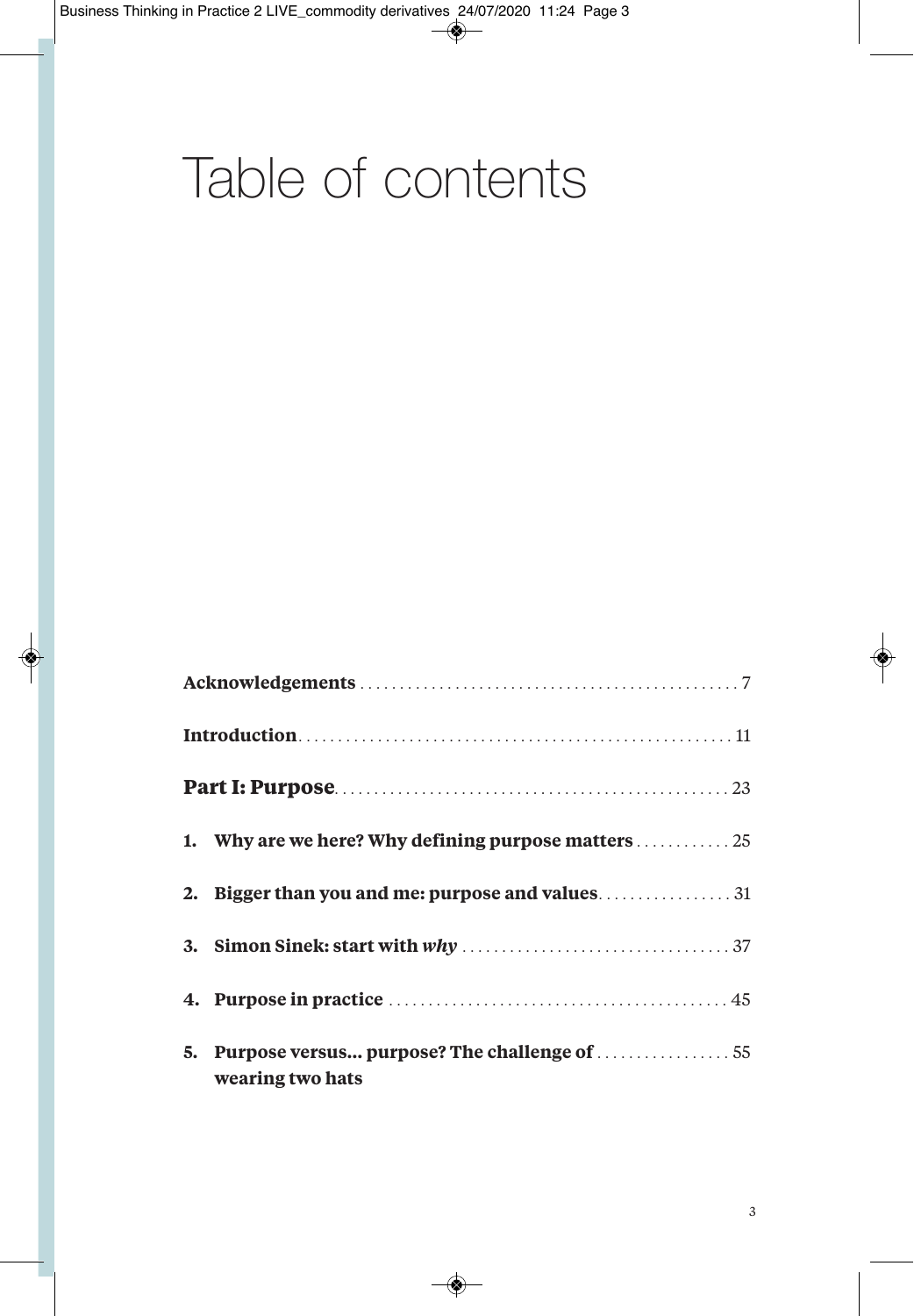| 6. Case study: setting a meaningful and sustainable  65<br>purpose - The Crown Estate       |
|---------------------------------------------------------------------------------------------|
|                                                                                             |
|                                                                                             |
|                                                                                             |
|                                                                                             |
| 10. Case study: the Pearson legal department - from  117<br><b>Project Roadmap to Ethos</b> |
|                                                                                             |
|                                                                                             |
|                                                                                             |
|                                                                                             |
| 14. Servant leadership: lessons from the military  169                                      |
|                                                                                             |
|                                                                                             |
|                                                                                             |
| 17. In-house lawyers and the definition of talent  213                                      |
| 18. Putting talent to work: how lawyers work and  221<br>how that is changing               |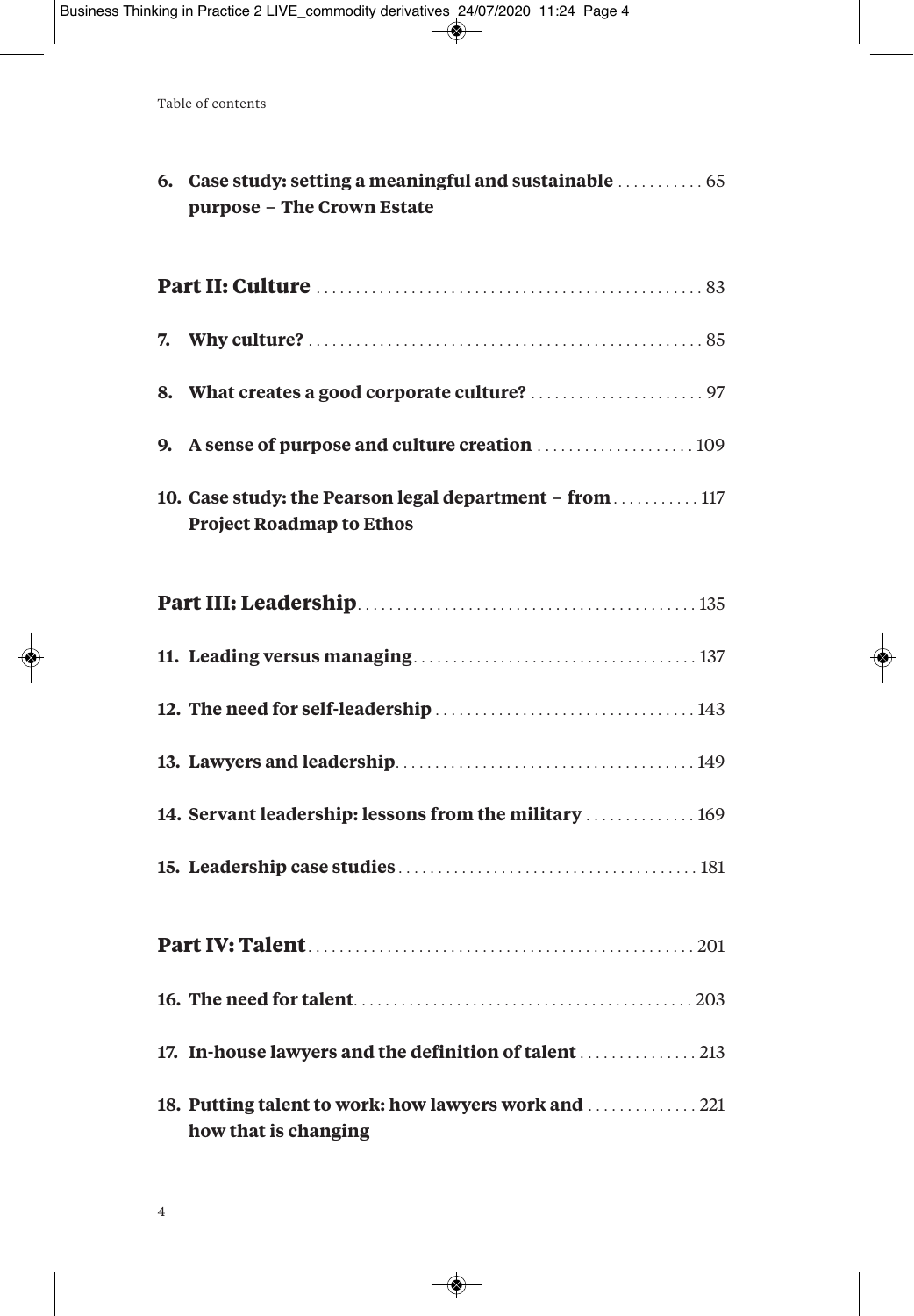| 19. Whose talent is it anyway? Diversifying the workforce  231                                                           |
|--------------------------------------------------------------------------------------------------------------------------|
| 20. Futureproofing: redefining talent and  239<br>redefining expertise                                                   |
| 21. Future talent: Schlumberger's marriage of people,  247<br>process and technology                                     |
|                                                                                                                          |
|                                                                                                                          |
| 23. Creative cultures: freedom and discipline  269                                                                       |
| anyone can be creative                                                                                                   |
|                                                                                                                          |
| 26. A framework for thinking differently:  295<br>legal design thinking                                                  |
| 27. Tears in the rain: the lawyer/non-lawyer conundrum  301                                                              |
| 28. Case study: playing with your head up - the Royal Bank305<br>of Scotland's outsourcing, technology and IP legal team |
|                                                                                                                          |
|                                                                                                                          |
|                                                                                                                          |
|                                                                                                                          |